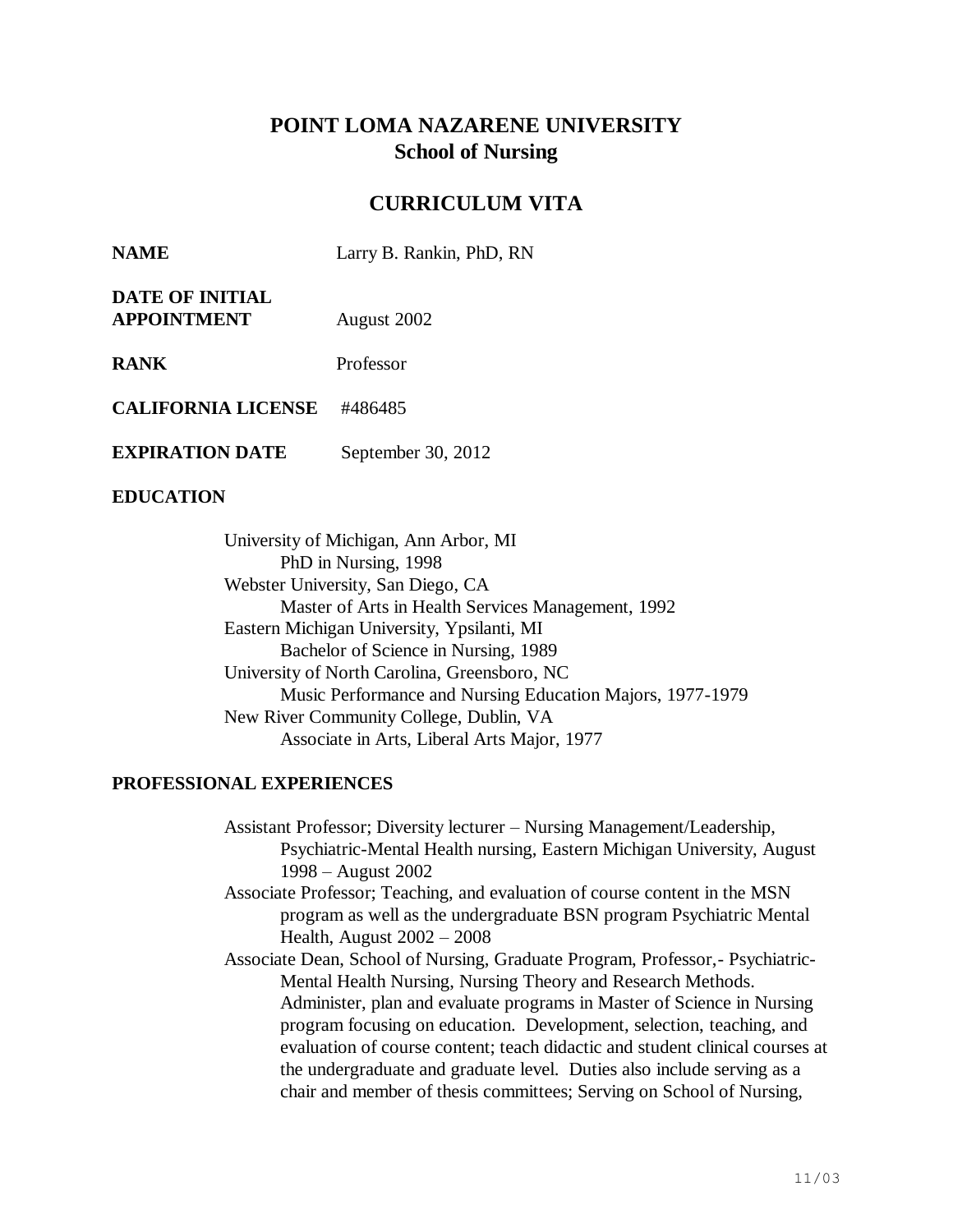College, and University Committees; Maintaining an ongoing program of scholarship and research leading to publication and grantsmanship.2008- 2010.

Professor; Teaching, and evaluation of courses including Writing and Research, and Theoretical Foundations and Research, Nursing Theory and Research Methods as well as the undergraduate BSN program Psychiatric Mental Health, August 2010 – Present.

#### **UNIVERSITY SERVICE**

- a. Faculty Council Representative- Year
- b. Strategic Planning Committee- Year
- c. Graduate Studies Committee- Year
- d. University Institutional Review Board
- e. Event Planning Committee
- f. Convocation Assistant Marshall
- g. School of Nursing Committees:
	- i. Curriculum and Evaluation Committee
	- ii. Senior Team
	- iii. MSN Committee

#### **PROFESSIONAL AND COMMUNITY SERVICE**

Minister of Music Lakeside Community Church of the Nazarene, Lakeside CA Board of Directors- Bayview Hospital Mental Health Clubhouse

## **PROFESSIONAL DEVELOPMENT**

Web cast: A New Look at the Old: Acute Illness: Unmet Needs of the Cognitively Impaired, May 24, 2005

A New Look at the Old Critical Indicators: Presentation of Illness in Older Adults, May 24, 2005

Certificate in Gerontology, May 23, 2005

Cardiac Pacing, Bundle Branch Blocks and Heart Sounds, Gallops, and Murmurs, June 23, 2005

12 Lead EKG Interpretation and Unstable Coronary Syndromes, June 29, 2005 Substance Abuse Treatment for Persons with Co-Occurring Disorders, July 11, 2005

Methamphetamine Update: Addiction and Treatment, August 11, 2005 End of Life Nursing Education Consortium, October, 2005

2007 Master's Education Conference-February 22-24, 2007

Albuquerque, Albuquerque, NM

*Master's Nursing Education: Variations on a Theme*

GNEC Faculty Development Institute 2007-Geriatric Nursing Education

Consortium, June 27-29, 2007 Portland, OR

Emerging Technologies in Nursing Education July 14-15, 2008